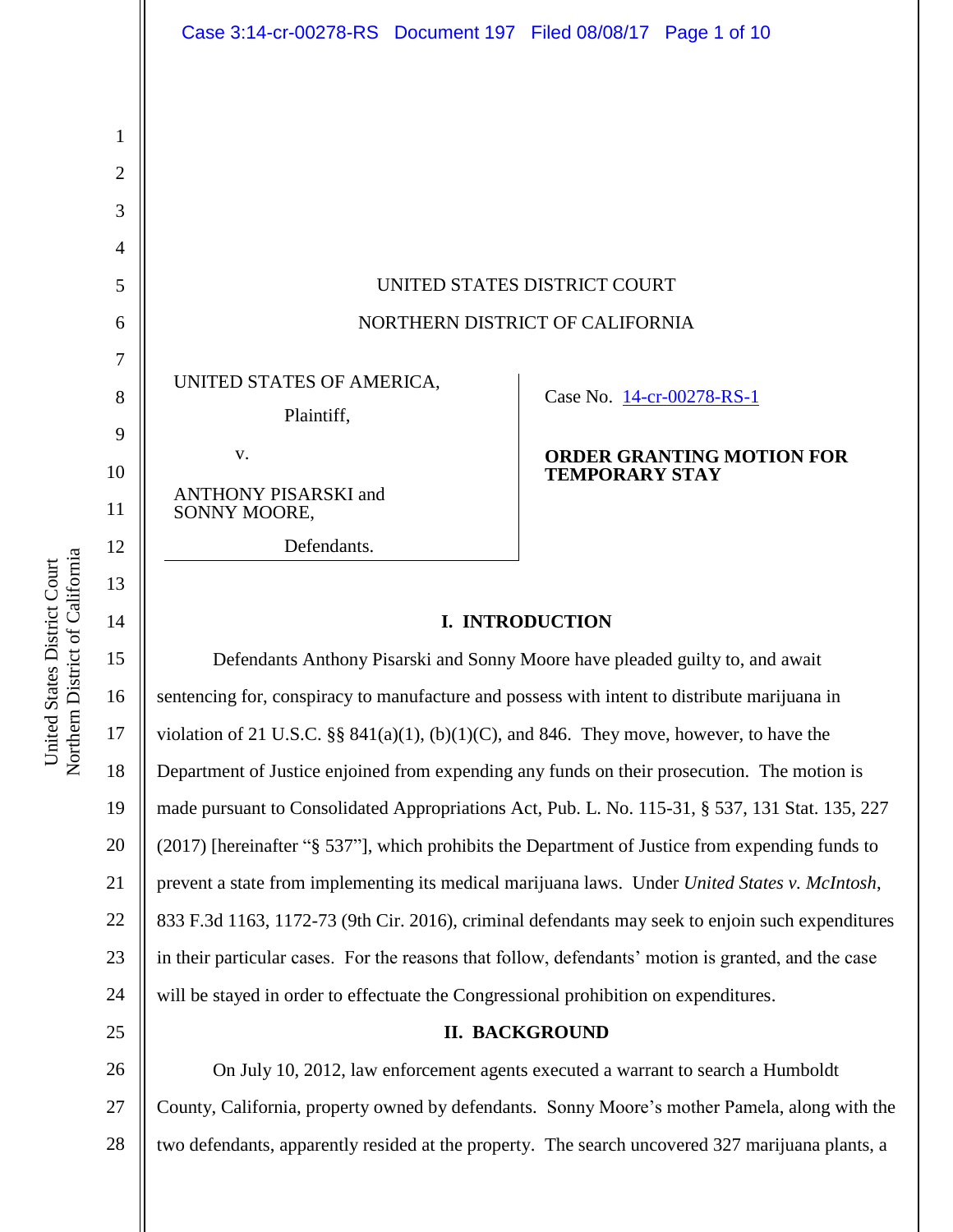total of \$416,125 in cash, and two loaded firearms. A subsequent search in January 2013 revealed another firearm, ammunition, and various gold bars, gold coins, and silver bars worth \$28,515.33. A final search in October 2013 revealed \$189,615 welded inside a trailer on the property.

The government charged defendants by information with one count of conspiracy to manufacture and possess with intent to distribute marijuana in violation of 21 U.S.C.  $\S$ § 841(a)(1),  $(b)(1)(C)$ , and 846. Defendants both waived indictment, and on July 22, 2014, entered into guilty plea agreements. In those agreements, defendants made certain factual admissions, including:

Beginning at an unknown date and continuing to at least July 10, 2012, there was an agreement between me and another individual to manufacture and possess marijuana on property in Humboldt County. During this period, I knowingly grew and possessed marijuana on this property, and I did so with the intention to sell marijuana to others.

Pisarski Plea at 2; Moore Plea at 2. Defendants also admitted the cash, guns, ammunition, silver,

and gold found on their Humboldt County property were "derived from proceeds obtained,

14 directly or indirectly, as a result of the violation [pleaded to], and/or [were] used or intended to be

15 used, in any manner or in part, to commit or to facilitate the commission of the violation."

16 Pisarski Plea at 5; Moore Plea at 5.

20 In December 2014, Congress enacted a rider in an omnibus appropriations bill prohibiting the Department of Justice from expending funds to prevent a state from implementing its medical marijuana laws. The rider has been renewed many times since, and survives now as § 537, in essentially the same form as past iterations.<sup>1</sup> Since the rider was first enacted, a sentencing hearing for each defendant has been continued numerous times in anticipation of Ninth Circuit

21

1

2

3

4

5

6

7

8

9

10

11

12

13

17

18

19

<sup>22</sup>

<sup>23</sup> 24 25 26  $\overline{a}$ 1 In its current form, § 537 reads: "None of the funds made available in this Act to the Department of Justice may be used, with respect to any of the States of Alabama, Alaska, Arkansas, Arizona, California, Colorado, Connecticut, Delaware, Florida, Georgia, Hawaii, Illinois, Iowa, Kentucky, Louisiana, Maine, Maryland, Massachusetts, Michigan, Minnesota, Mississippi, Missouri, Montana, Nevada, New Hampshire, New Jersey, New Mexico, New York, North Carolina, Ohio, Oklahoma, Oregon, Pennsylvania, Rhode Island, South Carolina, Tennessee, Texas, Utah, Vermont, Virginia, Washington, West Virginia, Wisconsin, and Wyoming, or with respect to the

<sup>27</sup> District of Columbia, Guam, or Puerto Rico, to prevent any of them from implementing their own laws that authorize the use, distribution, possession, or cultivation of medical marijuana."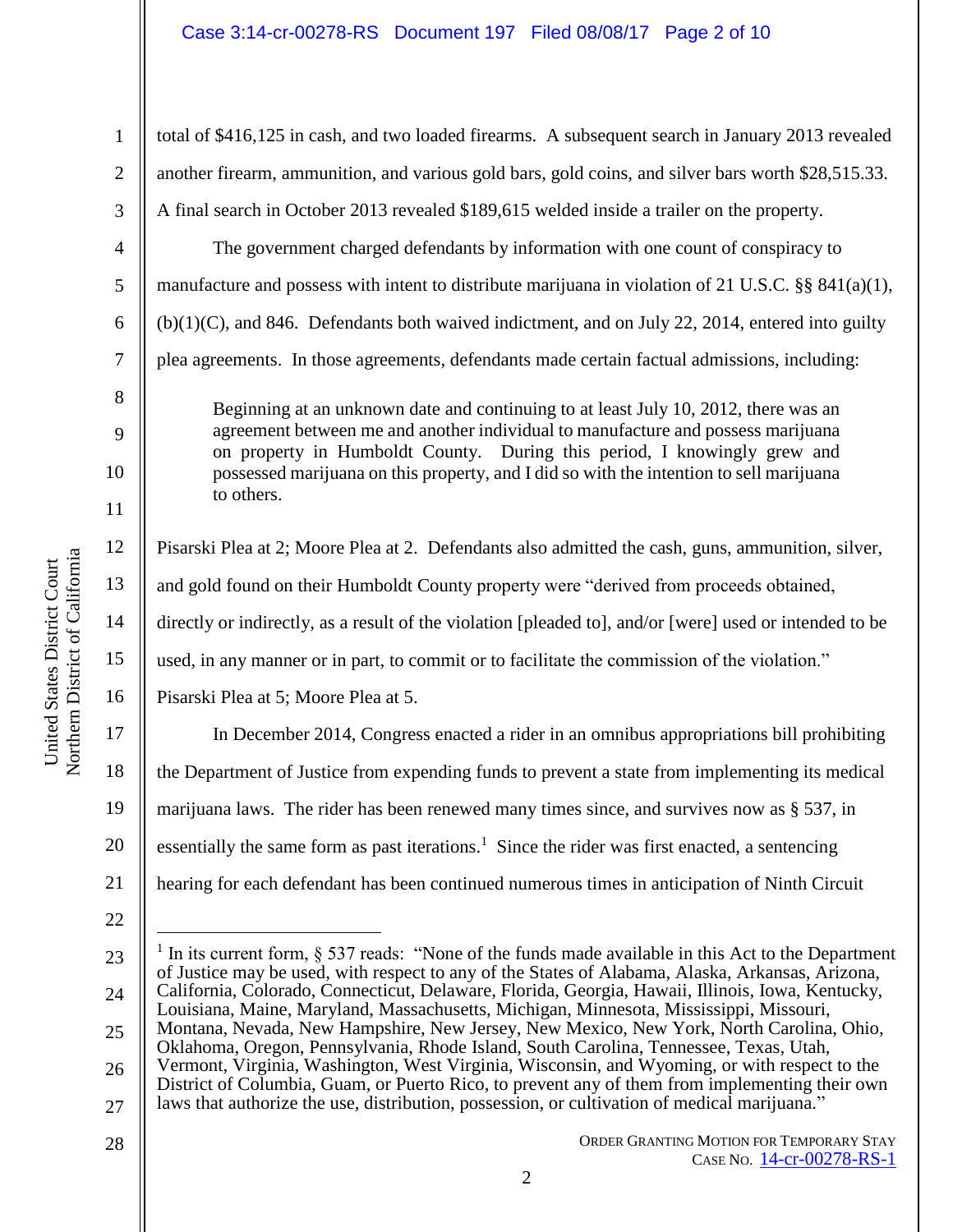#### Case 3:14-cr-00278-RS Document 197 Filed 08/08/17 Page 3 of 10

1

2

3

4

5

6

7

8

9

10

11

12

13

14

15

16

17

18

19

20

21

guidance as to the rider's effect. In August 2016, the Ninth Circuit decided *McIntosh*, permitting criminal defendants to seek injunctions on the basis of the rider. 833 F.3d at 1172-73. According to *McIntosh*, such defendants are entitled to an evidentiary hearing in order to demonstrate their strict compliance with state medical marijuana law; such a showing precludes the Department of Justice from expending any further funds in a case. *Id.* Pursuant to *McIntosh*, defendants sought to enjoin the government's expenditure of funds in this action, and an evidentiary hearing on the motion was held on Friday, July 28, 2017.

Prior to the hearing, the parties submitted various declarations and exhibits. In two declarations, Pisarski stated, among other things: that he had a physician's recommendation to grow 99 plants; that Pamela Moore had a physician's recommendation to grow 99 plants; that he was a member of, and had provided excess marijuana to, two collectives — "the Covelo Cut Off Collective" and an informal collective with Sakina Ramrattan; that when he had provided marijuana to the collectives in the past, he had been reimbursed for his costs; that it was unclear how many of the 327 plants found on his property in July 2012 would have been usable; and that it was unclear if the plants would have produced sufficient excess yield to distribute to the collectives. Pisarski included with his declarations: a copy of his 2012 physician's recommendation to grow up to 99 plants; a copy of Pamela Moore's 2011 physician's recommendation to use marijuana therapeutically; September 2011 agreements between Pisarski and Ramrattan, Joseph Augustine, and Laura Labelle for Pisarski to grow marijuana for an entity called "Green Remedies"; and Augustine's 2011 physician's recommendation to use medical marijuana.

22 23 24 25 26 27 Ramrattan also submitted a declaration, averring, among other things: that Pisarski had been cultivating marijuana for her since 2010; that she had had a physician's recommendation to use marijuana for two years prior to October 2012; that she pooled her resources in a collective with other patients, including Laura Labelle and Joseph Augustine; that they authorized Pisarski to cultivate marijuana for them in July 2012; that he was growing 300 plants for them "as well as other patients" in their group, Ramrattan Decl. ¶ 15; that Pisarski would deliver marijuana to them

28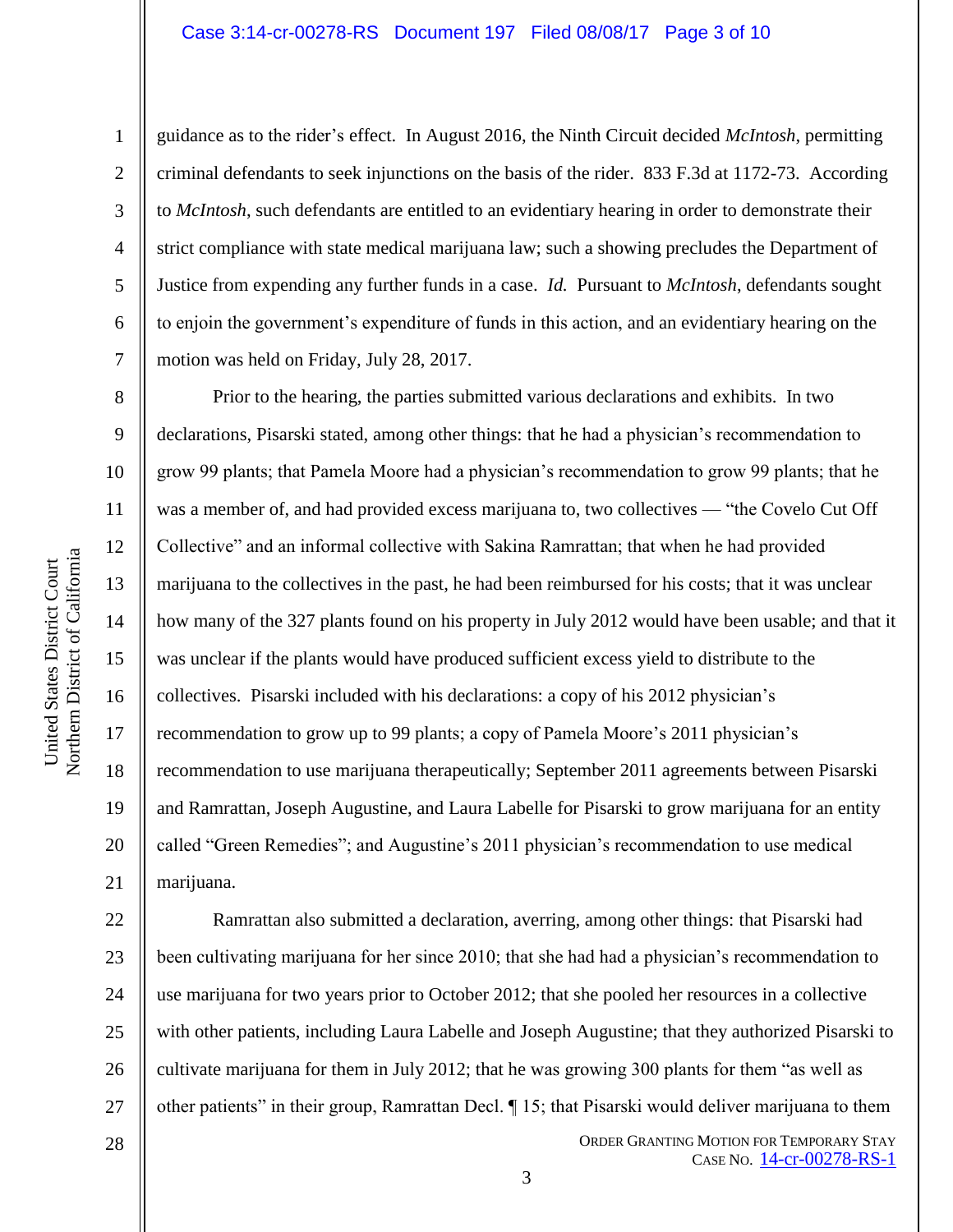1

2

3

4

5

6

7

8

9

10

11

12

13

14

15

16

17

18

19

20

21

22

23

28

twice a year and be reimbursed for his costs; and that the marijuana would only be distributed to "our patients who specially retained Mr. Pisarski to grow medical cannabis," *id.* ¶ 27. Jeffrey Apodaca, apparently the "organizer and operator" of the Covelo Cut Off Collective, Apodaca ¶ 4, submitted a similar declaration. He claimed, among other things: that Pisarski had been cultivating marijuana for the collective since 2010, and would deliver it two or three times a year; that the collective would reimburse Pisarski for his costs; that the collective had over 100 patients; and that in July 2012 the collective authorized Pisarski to cultivate additional marijuana for its account.

Moore submitted his own declaration, stating, among other things: that he had a 2011 physician's recommendation to possess up to 99 marijuana, valid in October 2012; that he was a caregiver for his mother Pamela, who had a physician's recommendation to possess up to 99 marijuana plants; and that he had not profited and did not expect to profit from the plants found on his property in October 2012. He also submitted a 2017 physician's recommendation to use medical marijuana, and records from a 2011 medical appointment.

The government, meanwhile, submitted declarations from Jon Rasmussen, a Drug Enforcement Administration ("DEA") agent, and Chance Landreneaux, a former DEA agent. Rasmussen and Landreneaux participated in the search of defendants' Humboldt County property, and spoke in their declarations of the marijuana, guns, ammunition, cash, silver, and gold those searches had uncovered. The government also submitted as exhibits photographs from those searches. At the hearing, the government called as a witness Jason Tindell, a business taxes specialist from the California Department of Tax and Fee Administration. Tindell testified to defendants' compliance — or lack thereof — with California tax law.

# **III. LEGAL STANDARD**

24 25 26 27 In order to prevail on their motion, defendants bear the burden of proving, by a preponderance of the evidence, that "their conduct was completely authorized by California law," meaning that "they strictly complied with all relevant conditions imposed by [California] law on the use, distribution, possession, and cultivation of medical marijuana." Order Determining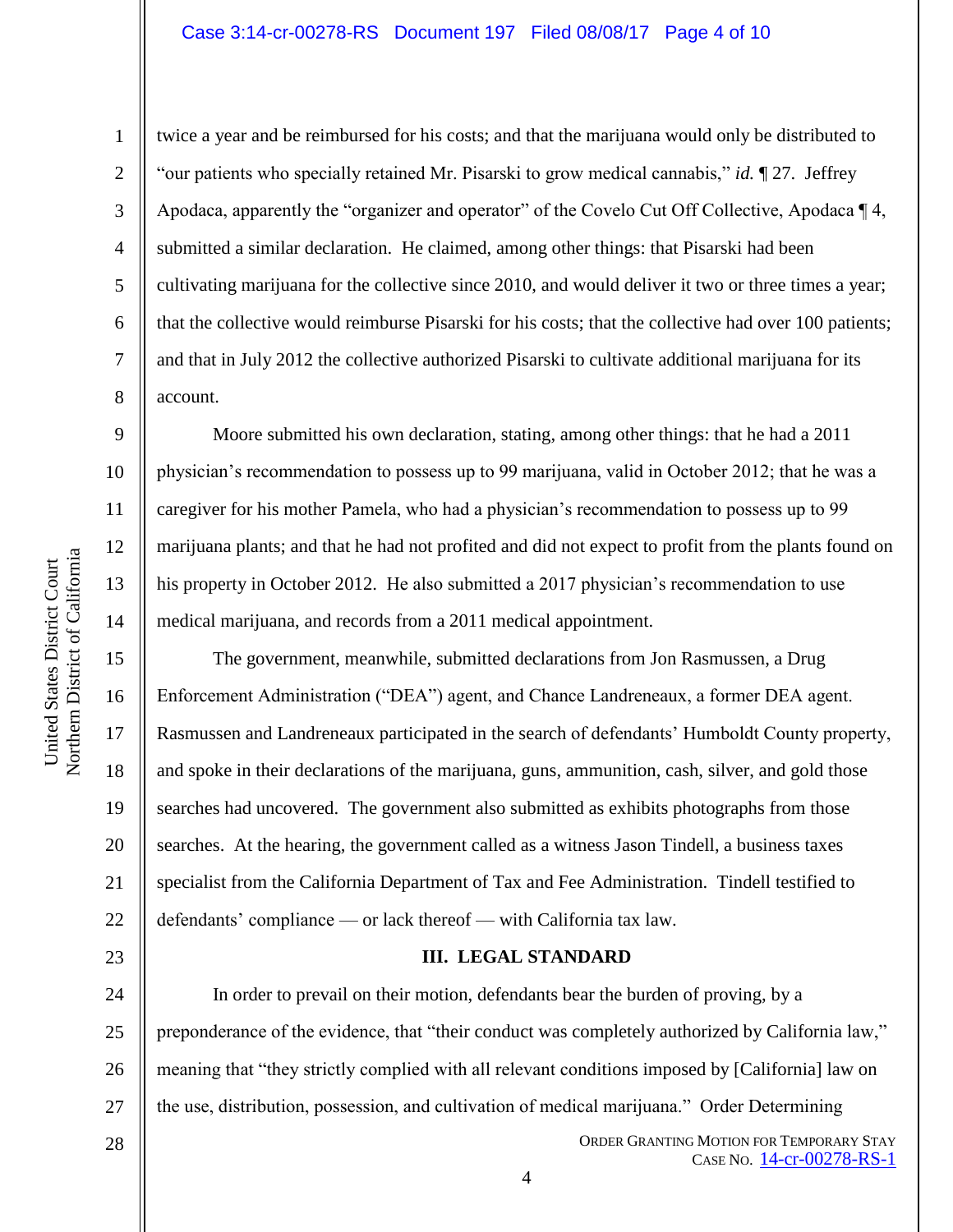Burden of Proof at 2, 4 (quoting *United States v. McIntosh*, 833 F.3d 1163, 1179 (9th Cir. 2016)) (internal quotation marks omitted).

## **IV. DISCUSSION**

# **A. Relevant State Law**

Before defendants' strict compliance with all relevant conditions imposed by [California] law on the use, distribution, possession, and cultivation of medical marijuana can be determined, the relevant conditions must be established. Because the compliance requirement imposed in *McIntosh* is presented in the past tense, *see* 833 F.3d at 1179, the relevant conditions will be only those relevant conditions that applied at the time of defendants' charged conduct in July 2012. The fundamental legal framework governing medical marijuana in California, however, appears to be the same now as it was in July  $2012<sup>2</sup>$ .

The possession, cultivation, possession for sale, and sale of marijuana are generally unlawful under California law. *See* Cal. Health & Safety Code §§ 11357, 11358, 11359, 11360. Nonetheless, California's Compassionate Use Act ("CUA"), passed as Proposition 215 in 1996, provides immunity from prosecution for marijuana possession and cultivation to a "patient, or to a patient's primary caregiver, who possesses or cultivates marijuana for the personal medical purposes of the patient upon the written or oral recommendation or approval of a physician." *Id.* § 11362.5(b)(1)(C). "'[P]rimary caregiver' means the individual designated by the person exempted . . . who has consistently assumed responsibility for the housing, health, or safety of that person." *Id.* § 11362.5(e). Expanding upon the CUA, California's Medical Marijuana Program Act ("MMPA") provides immunity from criminal sanction for, among other things, the possession, cultivation, possession for sale, and sale of marijuana to "qualified patients, persons with valid identification cards, and the designated primary caregivers of qualified patients and persons with identification cards, who associate within the State of California in order collectively

25

 $\overline{a}$ 

1

2

3

4

5

6

7

8

9

10

11

12

13

14

15

16

17

18

19

20

21

22

23

<sup>26</sup> 27 <sup>2</sup> Contemporary California law pertaining to *non*-medical marijuana cultivation, possession, distribution, and use is not relevant here, both because it was not in place in July 2012, and because § 537 explicitly extends only to "medical marijuana."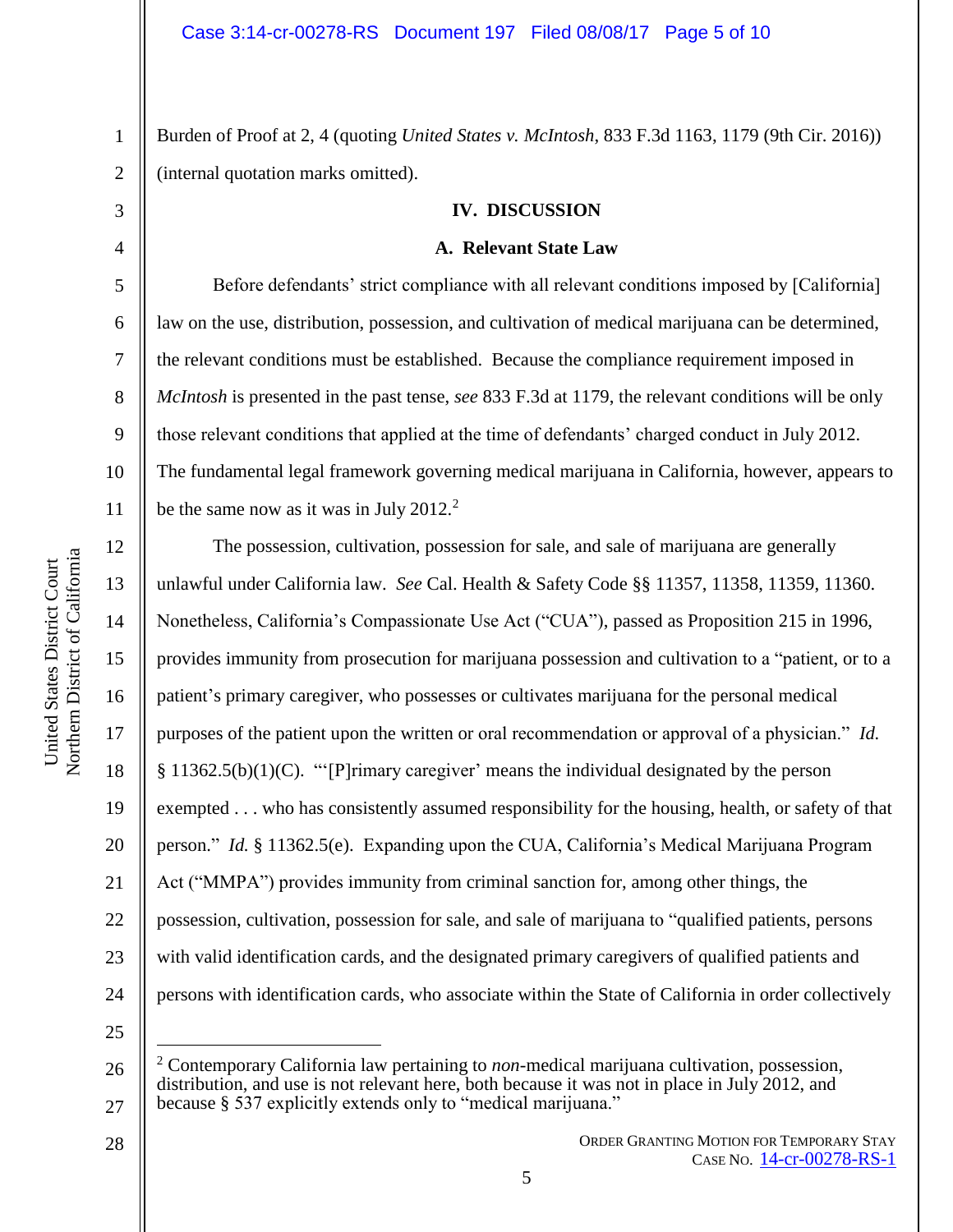or cooperatively to cultivate cannabis for medicinal purposes." *Id.* § 11362.775(a).<sup>3</sup> "Qualified patient' means a person who is entitled to the protections of [the CUA], but who does not have an identification card issued pursuant to [the MMPA]." *Id.* § 11362.7(f). Nothing in the MPAA authorizes "any individual or group to cultivate or distribute cannabis for profit." *Id.*  § 11362.765(a).

"Although section 11362.775 clearly provides for collective cultivation, it does not specify what [is] meant by an association of persons who engage in collective or cooperative cultivation for medical purposes. For example, there is no mention of formality requirements, permissible numbers of persons, acceptable financial arrangements, or distribution limitations." *People v. Orlosky*, 233 Cal. App. 4th 257, 267-68 (2015). Nevertheless "courts have concluded the provision properly encompasses relatively large scale enterprises that distribute marijuana to qualified patients, so long as the enterprise operates on a nonprofit basis and in a manner consistent with distribution for medical purposes," and have concluded "the collective cultivation provision does not require that all members actively participate in the cultivation process but allows for members to support the cooperative endeavor through, for example, financial contributions to pay for the cost of the cultivation." *Id.* at 268 (citation omitted). This is true even of "collective endeavors involving the *distribution* of marijuana to large numbers of persons who are not involved in the cultivation activity." *Id.* (emphasis in original). At the same time, the size and business formality of a collective may be relevant in assessing its legality under the MPPA.

20 *See id.* at 268-69 (citations omitted).

21 22 23 24 Because Pisarski and Moore have pleaded guilty to conspiracy to manufacture and possess with intent to distribute marijuana, and have specifically admitted to possession with intent to distribute, they cannot show their strict compliance with California law by invoking the CUA; the CUA does not offer immunity from criminal sanction for possession for sale. *See id.* § 11362.5.

25

 $\overline{a}$ 

Northern District of California Northern District of California United States District Court United States District Court

1

2

3

4

5

6

7

8

9

10

11

12

13

14

15

16

17

18

<sup>26</sup> 27 The MMPA extends the same immunity to other classes of defendants, but it does not appear Pisarski and Moore can prove by a preponderance of the evidence their inclusion in any such class. *See id.* § 11362.765(a).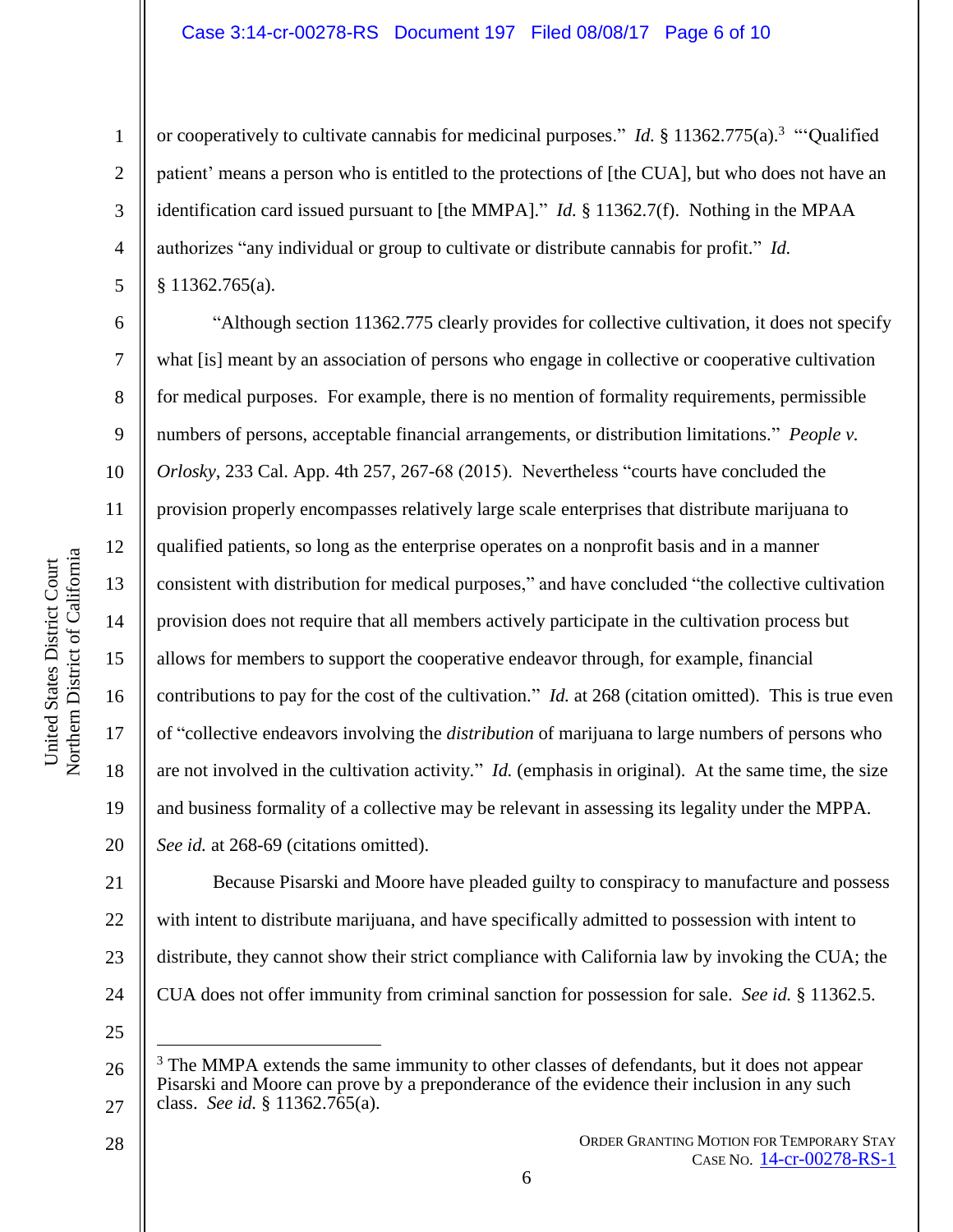To show their strict compliance with California law, defendants must demonstrate their entitlement to immunity under the MPAA, which protects against criminal sanction for a wider range of conduct, including possession for sale. *Id.* § 11362.775(a). Specifically, defendants must show their conduct was authorized according to the collective cultivation defense provided in section 11362.775(a).

6

1

2

3

4

5

7

8

9

10

11

12

13

14

15

16

17

28

#### **B. Defendant's Strict Compliance with California Medical Marijuana Law**

Pisarski and Moore's case presents something of a temporal conundrum. They have admitted and pleaded guilty to possession, cultivation, and possession for sale. They have not been charged with or admitted to any sales, and the government has not offered any evidence of sales. The government has also failed to offer any evidence of an impending sale as of July 2012, and the defendants have only offered limited evidence of such — evidence that Pisarski may have, sometime after July 2012, provided marijuana to the Covello Cut Off and/or Ramrattan collectives, should the 327 plants on the Humboldt County property have yielded sufficient marijuana to distribute. The parties thus agree defendants' strict compliance with California law can only be assessed as of the date of the charged conduct — July 10, 2012. It is not apparent, however, that the MPAA would have required on that date defendants show that any potential future sale would be fully compliant with its requirements.

18 19 20 21 22 23 24 25 26 27 Although the MPAA offers immunity from prosecution for possession for sale, its relevant provision does not speak to the issue of prospective compliance, but rather seems concerned with contemporaneous conditions. California case law does not offer much further guidance with respect to how compliance can be assessed prospectively in such circumstances, except establishing that the collective cultivation defense embodied in section 11362.775(a) may not be invoked when the proffered members of an alleged collective are conclusively *not* qualified patients, persons with valid identification cards, or primary caregivers. *See People v. Frazier*, 128 Cal. App. 4th 807, 825-27 (defendant not entitled to jury instruction on § 11362.775(a) collective cultivation defense to charges including cultivation and possession for sale of marijuana because the jury had elsewhere concluded the proffered patients in an alleged collective were not qualified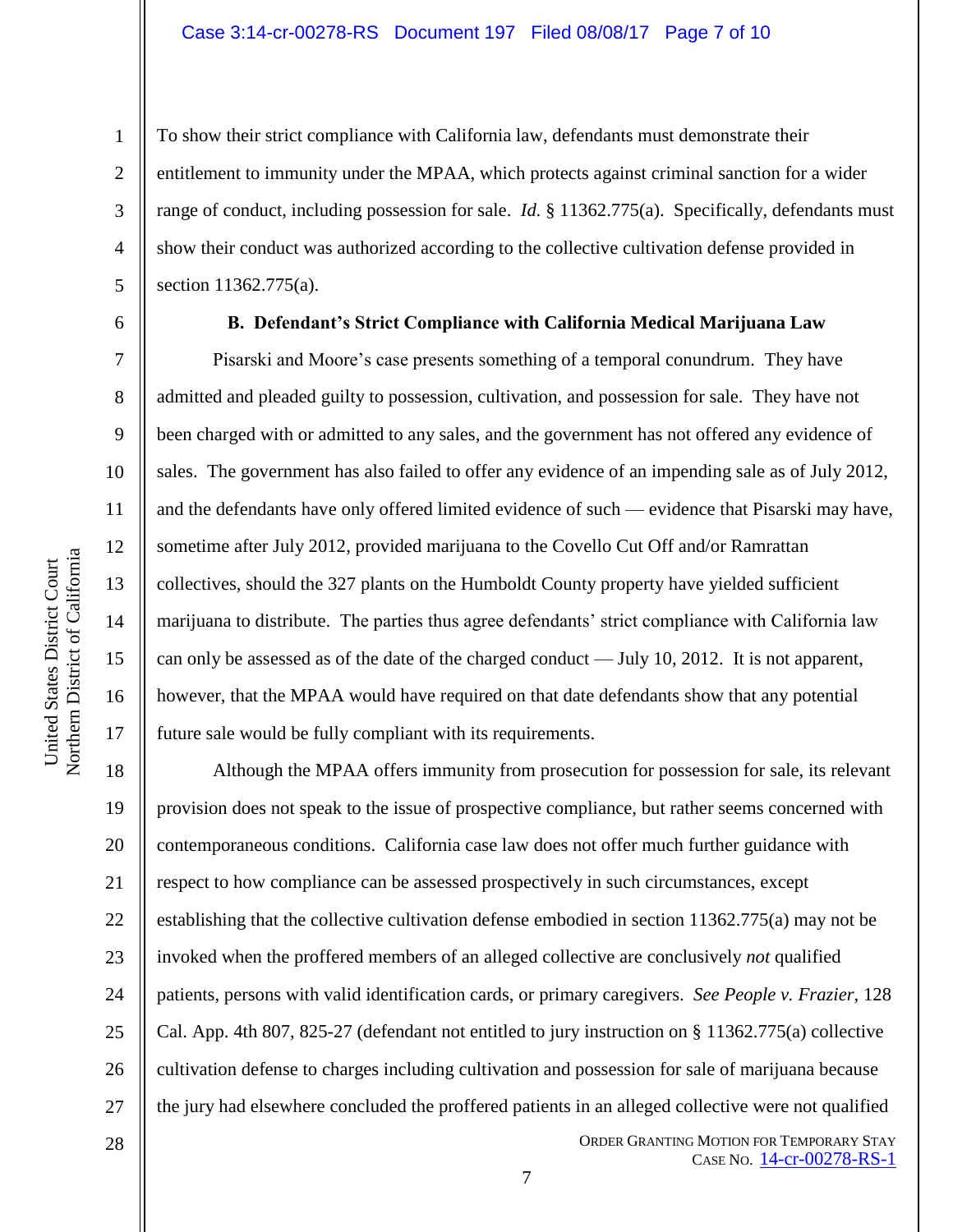## Case 3:14-cr-00278-RS Document 197 Filed 08/08/17 Page 8 of 10

Northern District of California Northern District of California 1

2

3

5

7

8

9

10

11

12

13

14

15

United States District Court

United States District Court

16

17

18

19

4 6 patients under the CUA). In the face of, but consistent with, such minimal guidance, it would seem the best approach to determining the applicability of the collective cultivation defense in the case of a defendant charged with possession for sale would be to require of the defendant a showing proportional to the imminence and definiteness of the alleged sale. That is to say, where a sale is imminent and the features of the sale definite, the defendant must show every aspect of that sale was compliant with the terms of MPAA; where, however, any future sale is purely speculative, the defendant must show only that, by the time of such sale, he could ensure compliance.

This case falls between these two extremes, but toward the latter end of that spectrum; defendants may, at some date after July 10, 2012, have distributed marijuana to the Covello Cut Off and/or Ramrattan collectives. Neither party has brought forth any evidence with respect to when or under what conditions such sales would have occurred, how much marijuana would have been sold, or what it would have been sold for.

Defendants have not made an exhaustive or optimal evidentiary showing, but have sufficiently indicated that, to the extent any of the yield of their 327 marijuana plants would have been sold, it would have been sold to a collective on a not-for-profit basis. Their evidence indicates that, had any sale occurred, it would have been to the Covello Cut Off and/or Ramrattan collectives for reimbursement only. Importantly, defendants' evidence indicates any potential sale was sufficiently far into the future that, by the time of such sale, they would have had ample time to ensure every aspect of it complied with the MPAA.<sup>4</sup>

20 21 22

The government has not offered any evidence to the contrary. It argues defendants fail to establish any sale would have been not-for-profit, but defendants have proffered, through

23

 $\overline{a}$ 

28

24 25 26 <sup>4</sup> Defendants' evidence contemplates only Pisarski distributing marijuana to the Covello Cut Off and/or Ramrattan collectives, and neither party has offered any evidence as to Moore's potential sales activities. Yet because Pisarski and Moore operated on the same property and both pleaded guilty to conspiracy to manufacture and possess with intent to distribute marijuana, the only inference the record supports is that Moore's plea and admissions contemplate sales, with Pisarski, to the Covello Cut Off and/or Ramrattan collectives. Thus, his ability to invoke the collective

27 cultivation defense is evaluated on this basis.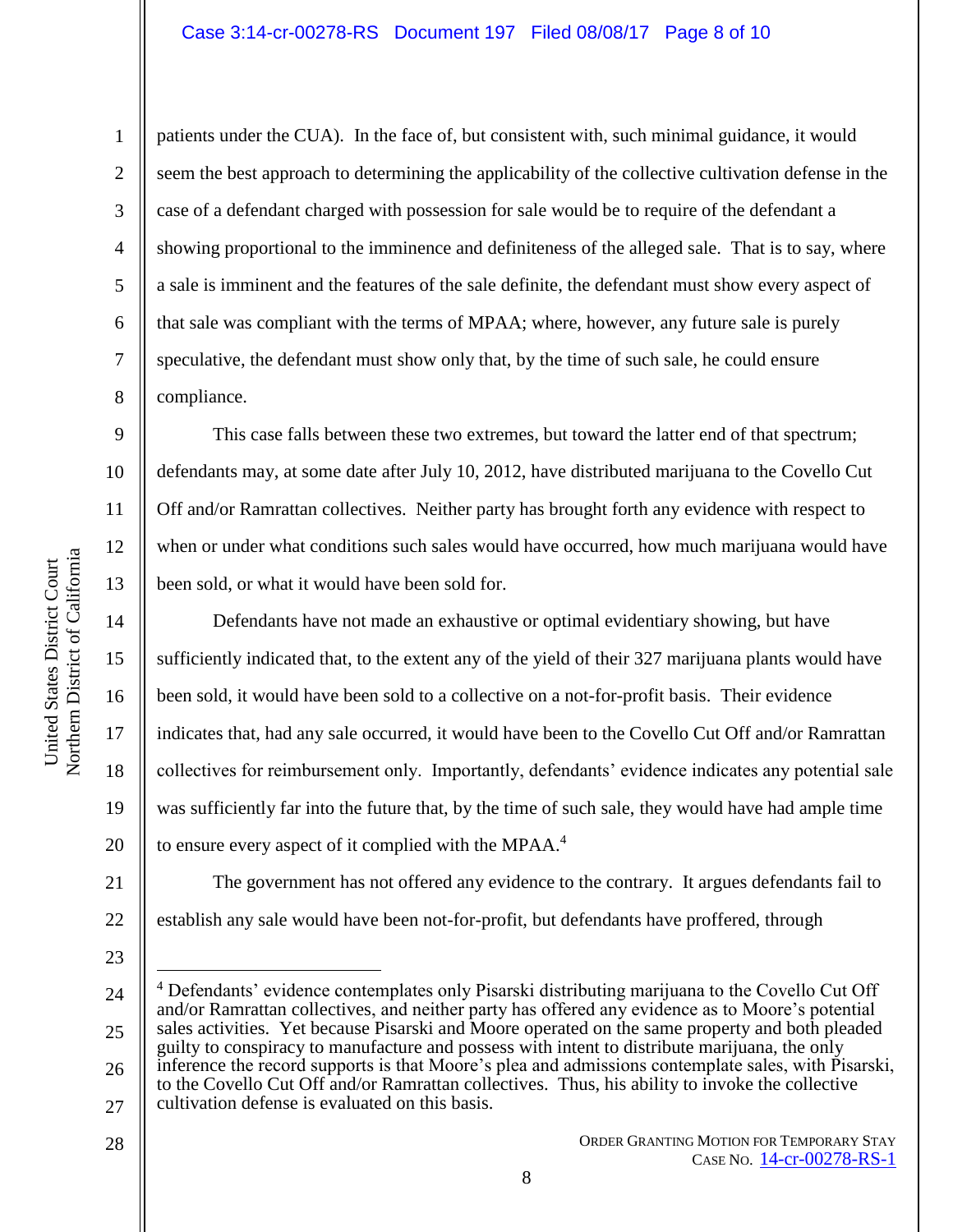#### Case 3:14-cr-00278-RS Document 197 Filed 08/08/17 Page 9 of 10

Northern District of California Northern District of California United States District Court United States District Court

1 2 3 4 5 6 7 8 9 10 11 12 13 14 15 16 17 18 19 20 21 22 23 declarations, that any sales to the Covello Cut Off and/or Ramrattan collectives would have been for reimbursement of costs. The government likewise argues the cash, silver, and gold recovered from defendants' property — along with defendants' admissions those assets were "derived from proceeds obtained, directly or indirectly, as a result of the violation [pleaded to], and/or [were] used or intended to be used, in any manner or in part, to commit or to facilitate the commission of the violation," Pisarski Plea at 5; Moore Plea at 5 — are evidence a future sale would have been for profit. Yet it is unclear how defendants could have obtained profit from an unconsummated *future* sale, and unclear why the use of such monetary assets to *facilitate* a sale indicate the sale would have been for profit. Moreover, the presence of those assets is wholly consistent with Pisarski and Moore having been reimbursed for past sales, especially given that marijuana transactions — even those legal under state law — are often made in cash because banks are unwilling to help facilitate the business. The government similarly argues Pisarski and Moore have offered no evidence they or the two collectives paid state-mandated sales tax on any marijuana transaction. Yet again, it is not apparent how defendants could have paid sales tax on an intended future sale, and the government has advanced no authority suggesting such tax would have to be paid any time before such a sale was completed. The government also suggests the cash, silver, gold, guns, and ammunition found on defendants' property are indicia of noncompliance with state law. Although non-binding California Attorney General guidelines promulgated pursuant to the MMPA opine that weapons and excessive amounts of cash are indicia of an unlawful marijuana operation, *see* California Attorney General, "Guidelines for the Security and Non-Diversion of Marijuana Grown for Medical Use" at 11 (August 2008), the presence of cash, precious metals, and weapons is equally consistent with the operation of a rural, cashintensive enterprise.

24 25 26 27 The government's best argument is that Pisarski and Moore have not shown all members of the Covello Cut Off and Ramrattan collectives were qualified patients or primary caregivers. Yet the government fails to identify any authority requiring defendants' to establish the status of all collective members well before any sale, and it is not apparent that, in July 2012, defendants

28